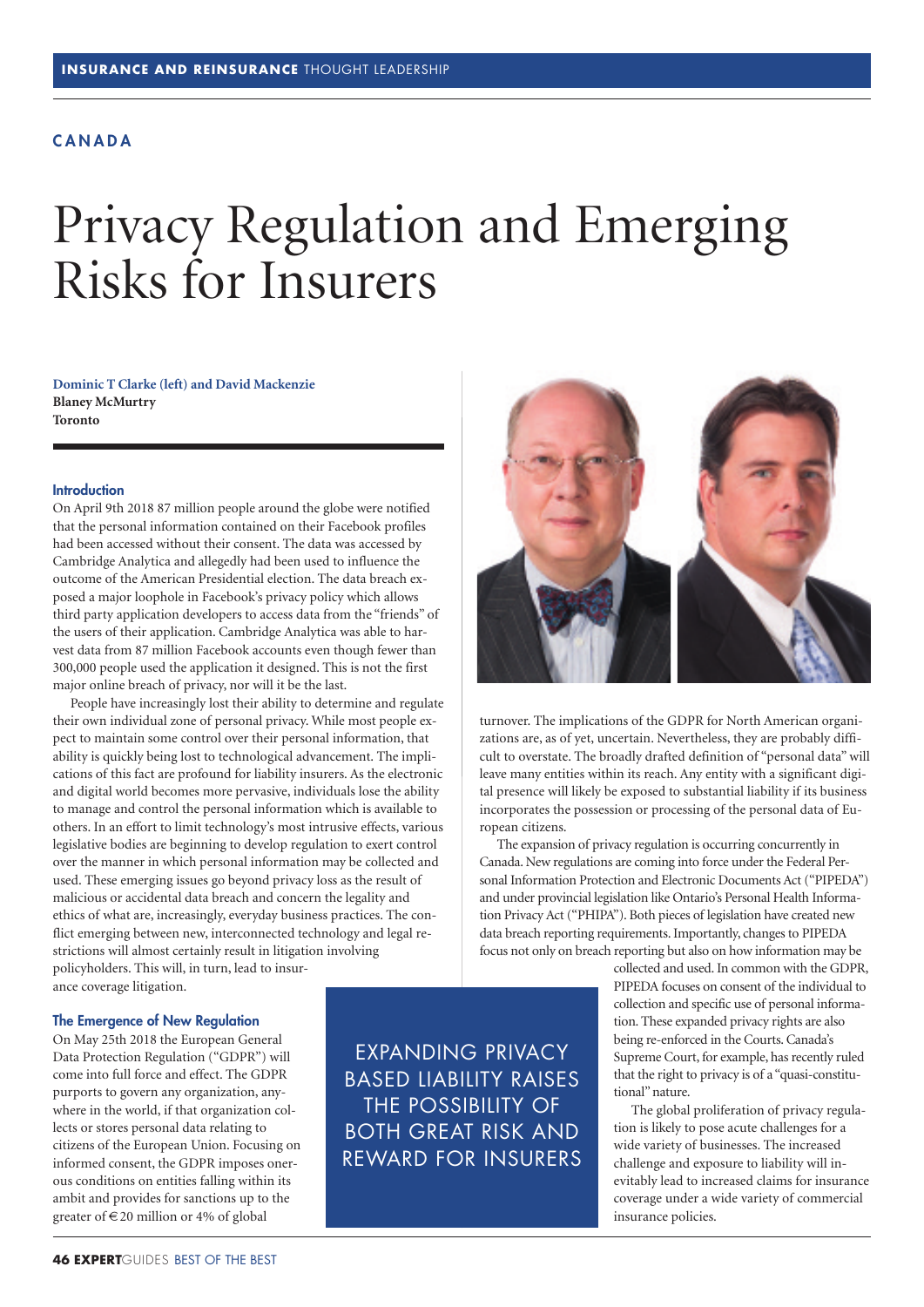#### **Issues for Liability Insurers**

Expanding privacy based liability raises the possibility of both great risk and reward for insurers. As an emerging area of risk, there are considerable opportunities for insurers who undertake careful review of emerging trends and introduce appropriate products into the market. Presently, however, insurance against privacy risk exists in a climate of uncertainty. Coverage for privacy risk is found in numerous forms of commercial insurance. The fact that coverage for privacy risk is present in such a wide variety of policies is indicative of the extent to which insurance providers have not yet fully assessed its implications.

## Cyber Policies

Cyber insurance will virtually always cover malicious hacking events or inappropriate access by employees. Beyond that, however, given the lack of standard wording, nothing else is certain. Whether or not a cyber policy will cover violations of personal privacy rights can only be determined by a detailed review of the specific policy wording. Should an insured entity face a claim for improper use of personal data, an entitlement to coverage will depend on whether or not the insured bought sufficiently broad coverage. In general, cyber policies will provide both first and third party coverage. Even in circumstances wherein regulatory action or penalties and fines are in issue, first party obligations may still arise. For example, a cyber-policy could be liable for the first party costs of removing data from an insured's systems if that data is in violation of privacy laws or regulations. This may be so even if coverage is unavailable for the insured's third party or regulatory exposure. As a result of the current regulatory uncertainties and the lack of standard coverage language, cyber policies are likely to be the subject of substantial coverage litigation.

### Commercial General Liability

Privacy coverage remains available in standard from Commercial General Liability policies. Part B of these policies provides insurance against "oral or written publication, in any manner, of material that violates a person's right to privacy". Coverage questions with respect to data management practices by policyholders are already arising.

The meaning of the term "publication" has not been defined in standard CGL policies. Without such definition, the meaning of "publication" has become contentions, with insurers and policyholders turning to the courts for resolution. Important legal precedent with respect to the scope of the term "publication" in malicious and unintentional data breach events will become a question litigated with growing frequency. As personal privacy right claims advance, that trend should be expected to continue.

## Errors and Omissions

Great reliance is placed on professionals throughout the entirety of the technology sector. With the added complexity generated by the growing restrictions on how information may be used, professional

# **C A N A D A**

technical assistance will only grow more critical. Good coding will be of central importance to businesses that successfully navigate privacy risk. Many companies rely on automated algorithms for processes such as targeted advertisement generation and consumer recommendation functions. These companies often outsource their program and application development. If errors or deficiencies in the computer code result in a breach of privacy regulations, litigation will likely ensue against the coder. Such a claim will likely qualify as a "wrongful act" under an Errors & Omissions policy. In Canada many professional E&O policies already provide coverage for liability arising out of PIPEDA, however recent revisions to PIPEDA may cause carriers to reassess their willingness to underwrite this exposure.

#### Directors and Officers

The expansion of potential exposure arising out of personal data privacy claims provides additional challenges for Directors and Officers of business entities. For entities with an international presence, careful consideration will have to be given to the requirements of emerging privacy law in order to ensure that operations remain compliant. The GDPR requires that certain organizations have Data Protection Officers ("DPO"), who report directly to the board. Under GDPR rules, these DPO's cannot be fired for performing their statutory obligations.

Failure to comply with legal or regulatory obligations related to use and processing of personal data can expose organizations to very significant liability to damages or penalties and defense costs. Should an entity find themselves subject to such damages or penalties, litigation against board members would not be surprising. Policyholders facing potential risk with respect to common law privacy torts or regulatory regimes like the GDPR will need to carefully consider adequacy of limits.While it seems unlikely that organizations will be exposed to maximum regulatory penalties, the possibility cannot be ignored. Underwriters should, therefore, include personal data privacy risk in their calculations.

### **Conclusion**

The internet and electronic communications are not governed by borders. As a result, legislative regimes are seeking to impose regulations with transnational application. As privacy regulation develops to address modern technological issues, these factors are colliding to create new, emerging, commercial liability risks. Insurers will unquestionably be called upon to provide coverage for these new risks. While many of the new policy forms entering the market may address some or much of the emerging privacy risk, legacy forms will continue to be triggered. Coverage litigation is bound to proliferate. Those advising insurers and policyholders should be prepared.

\*\*\*\*

*Thanks to Harrison Nemirov, an articling student at Blaney McMurtry, for his assistance in preparing this article.*